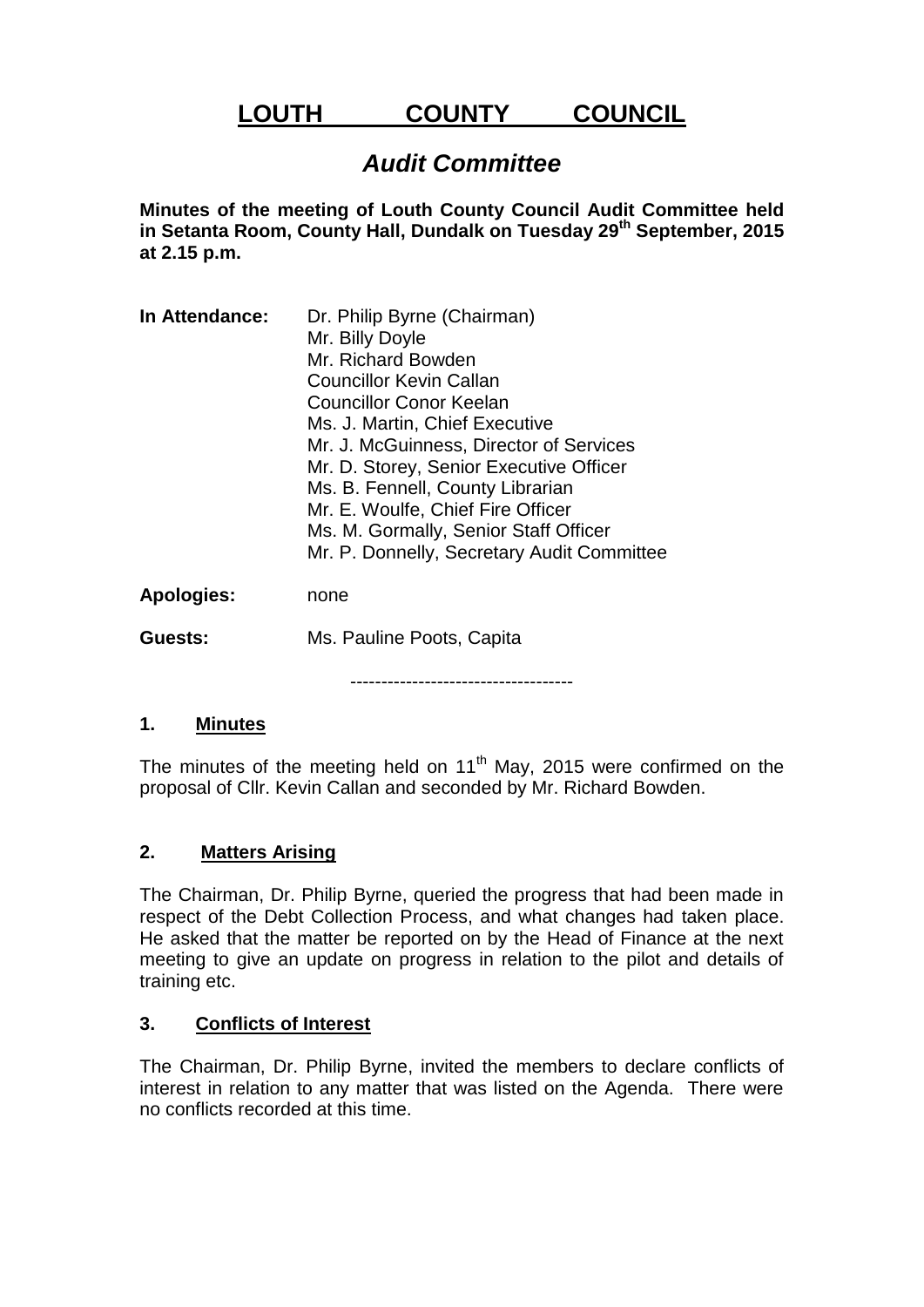## **4. Risk Register**

Before proceeding with considering the Operational Unit of the Housing, Emergency Services and Libraries, the Chairman asked that the matter be revisited by the Management Team and that the Corporate Risk Register including risk appetite statements be presented at an early meeting of the Audit Committee, in order that they consider the overall Organisational Risks and how they were being mitigated against, and that individual business units be taken thereafter.

He thanked Mr. Joe McGuinness and his team for presenting today, and was happy for the committee to consider the Risk Register as presented. In advance of presenting it the Chairman raised the issue of applying the RAG method (Red, Amber, Green) on risks and numbers, which is a more effective way to consider Risk Registers at this stage. The Committee Secretary noted same and will circulate such detail to the other business units.

The committee considered the risks as set out by Mr. McGuinness and team of David Storey, Bernadette Fennell and Eamon Woulfe. The Chairman raised the matter of the need to change some elements of the register to identify appropriately the categories, as had been done on the Library Risk Register, to include category risks such as physical, finance, technical etc. This matter will be addressed and the register amended accordingly.

The Chairman was keen to see the risk document used on an ongoing basis by the sections and asked that function heads consider same, and that the document be used as a reference point in managing their day-to-day activities.

In response to Cllr Callan's query the Director of Service confirmed that there are 1,700 fire bills with a total value of €1.9 million outstanding, and that the Statute of Limitations could in some cases be an issue.

The Director of Service and his team addressed the members' queries in relation to the register. The Chairman thanked the Director and his team for their presentation and looked forward to discussing the Risk Register with them at a future time over the term of the Audit Committee.

## **5. Internal Audit Reports**

The committee were joined by Ms. Pauline Poots of Capita who presented the review of the HR Internal Audit Report. Ms. Mary Gormally of Payroll and HR Section also joined the meeting.

The members, who had been circulated with the report, considered same, and queried a number of issues in relation to the report. While the report and its rating of 'satisfactory' was very welcome, members had a number of queries in relation to the centralisation of the Payroll function and whether this had shown any actual savings.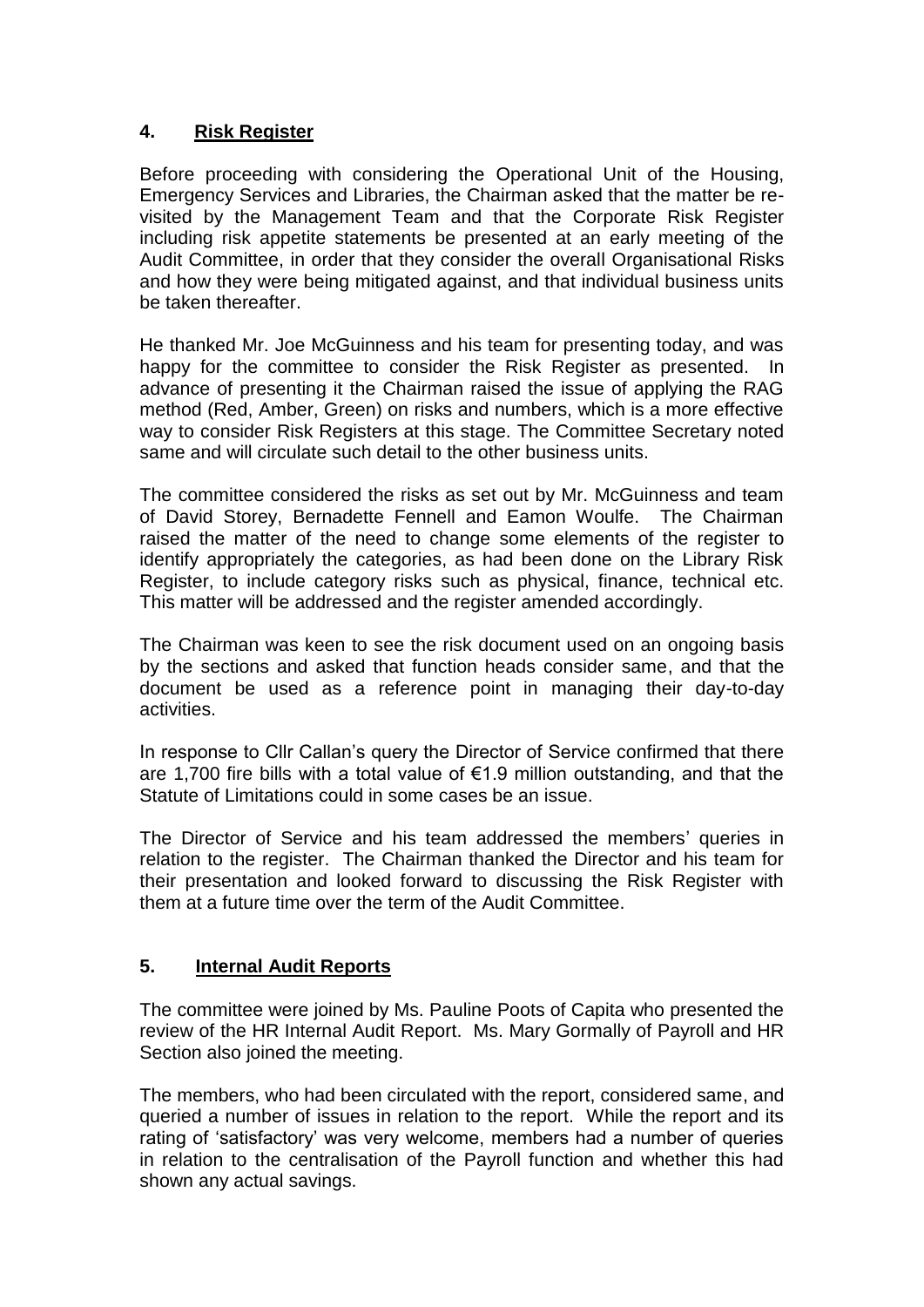Ms. Mary Gormally explained to the members the structure and staffing structures now in place following single local authority as a result of the Local Government Reform Act, and outlined that some of these changes had taken place in advance of the Act coming into being. She outlined how the practice of checking Payroll is now carried out, all of which had been detailed in the report.

The members of the committee noted that it was unlikely, from looking at the staffing structure now, that this single service approach to Payroll had in fact brought any savings to Louth County Council. This is an issue that the Chairman would like to revisit at a future date, to look at actual savings that had been made as a result of a single Payroll service now for all local authorities.

The Chairman thanked Ms. Gormally and Ms. Poots for presenting the report.

## **5. Housing Fact Finding Review**

The Chief Executive, Joan Martin, joined the meeting. Ms. Poots and the Chief Executive presented the Internal Audit Service Report on the Housing Fact Find Review. The context of the review was set out for the members by the Chief Executive. There was a lengthy discussion in relation to the procedure and the practices followed by the Audit Team in carrying out this review for the Chief Executive.

The Chairman noted the rating of this audit was limited which did in fact refer to practices which had been in place in the past. He also noted the comments from the Internal Audit team regarding the high level of engagement by staff with the audit process and the effectiveness of the current procedures in dealing with matters contained within the report.

Again, the Chairman thanked Ms. Poots and her team for the detailed report.

## **5. Housing Procedures Report**

The members discussed the Housing Procedures that had come before them at the last meeting and were satisfied that this matter needed further consideration by the committee and confirmed that the matter should remain on the agenda until such time as they were able to conclude their deliberations in regarding same.

## **6. Audit Committee Programme**

Ms. Poots circulated to the members the Internal Audit Plan for the coming months, and indicated that the next audit to be undertaken would be the submission on the County Checker Proposals which were almost complete, and the commencement of the IT, Security and Business Continuity Audit together with the HR Management Audit.